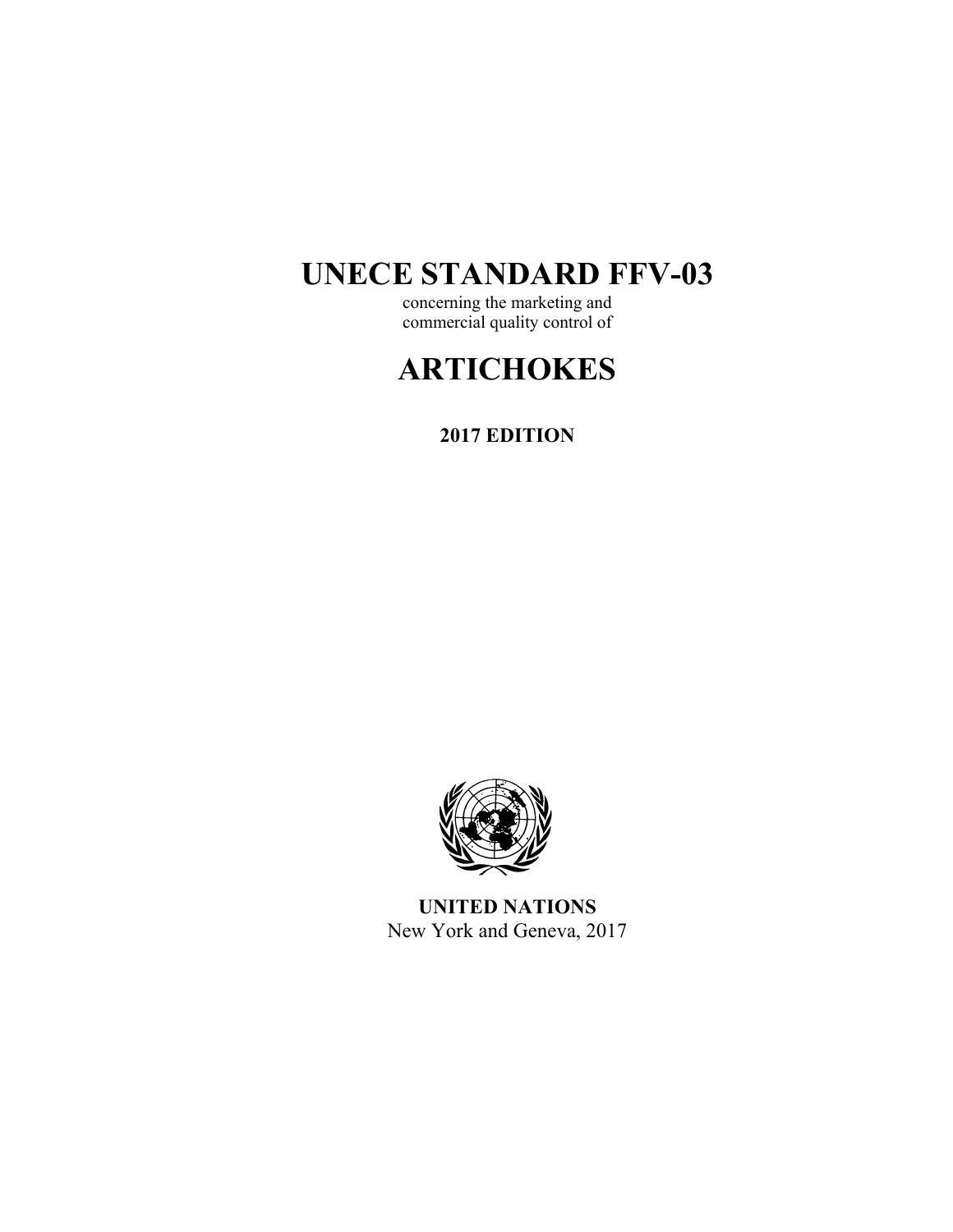#### **NOTE**

#### **Working Party on Agricultural Quality Standards**

The commercial quality standards developed by the Working Party on Agricultural Quality Standards of the United Nations Economic Commission for Europe (UNECE) help facilitate international trade, encourage highquality production, improve profitability and protect consumer interests. UNECE standards are used by governments, producers, traders, importers and exporters, and other international organizations. They cover a wide range of agricultural products, including fresh fruit and vegetables, dry and dried produce, seed potatoes, meat, cut flowers, eggs and egg products.

Any member of the United Nations can participate, on an equal footing, in the activities of the Working Party. For more information on agricultural standards, please visit our website <www.unece.org/trade/agr>.

The present revised Standard for Artichokes is based on document ECE/TRADE/C/WP.7/GE.1/2010/INF.36, reviewed and adopted by the Working Party at its sixty-sixth session.

Aligned with the Standard Layout (2017)

The designations employed and the presentation of the material in this publication do not imply the expression of any opinion whatsoever on the part of the United Nations Secretariat concerning the legal status of any country, territory, city or area or of its authorities, or concerning the delimitation of its frontiers or boundaries. Mention of company names or commercial products does not imply endorsement by the United Nations.

All material may be freely quoted or reprinted, but acknowledgement is requested.

Please contact the following address with any comments or enquiries:

Agricultural Standards Unit Economic Cooperation and Trade Division United Nations Economic Commission for Europe Palais des Nations CH-1211 Geneva 10, Switzerland E-mail: agristandards@unece.org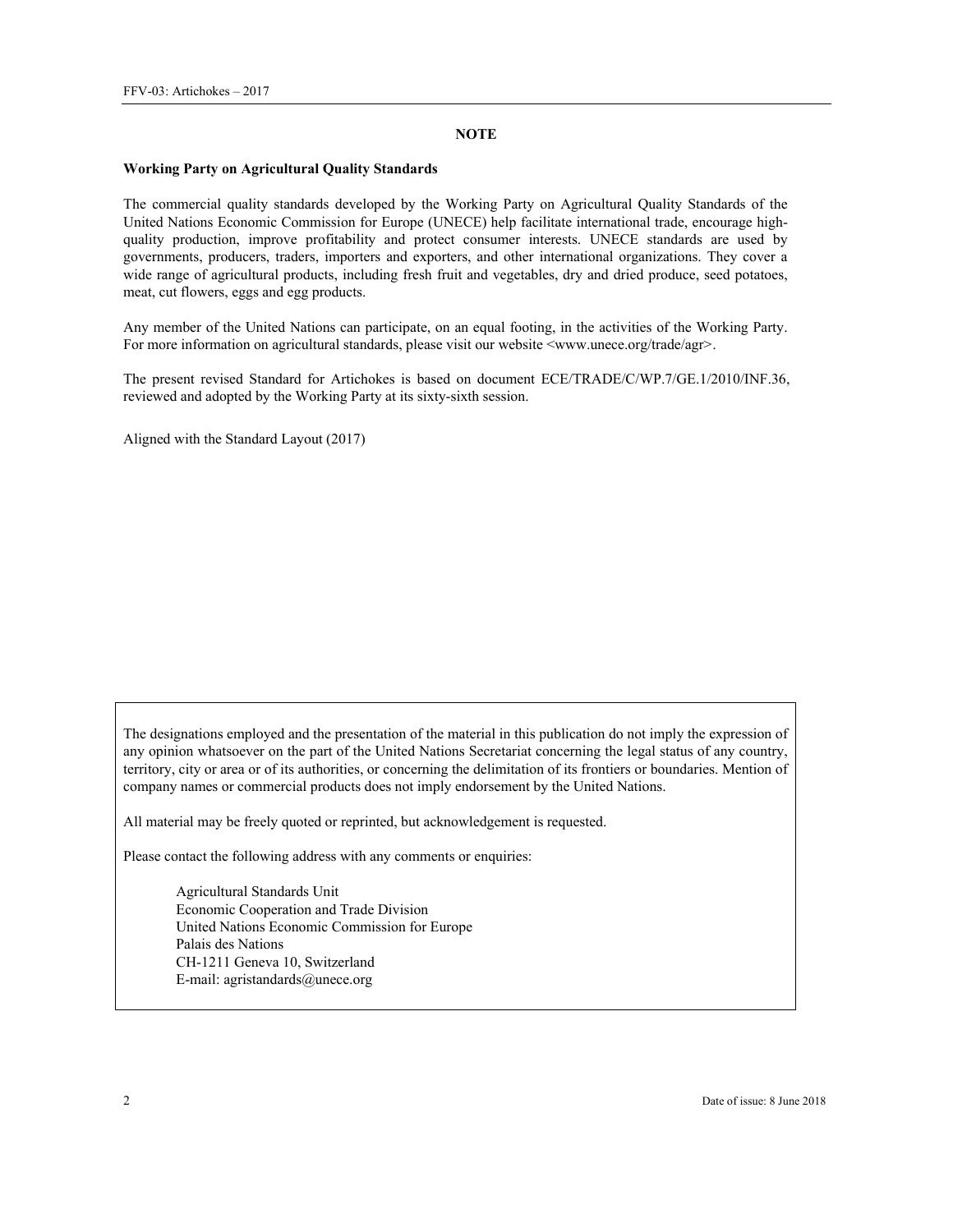## **UNECE Standard FFV-03 concerning the marketing and commercial quality control of artichokes**

## **I. Definition of produce**

This standard applies to artichoke heads of varieties (cultivars) grown from *Cynara cardunculus* L. Scolymus Group to be supplied fresh to the consumer, artichokes for industrial processing being excluded.

The names "Poivrade" and "Bouquet" refer to young, cone-shaped artichokes of the violet type.

## **II. Provisions concerning quality**

The purpose of the standard is to define the quality requirements for artichokes after preparation and packaging.

However, if applied at stages following export, products may show in relation to the requirements of the standard:

- a slight lack of freshness and turgidity
- for products graded in classes other than the "Extra" Class, a slight deterioration due to their development and their tendency to perish.

The holder/seller of products may not display such products or offer them for sale, or deliver or market them in any manner other than in conformity with this standard. The holder/seller shall be responsible for observing such conformity.

#### **A. Minimum requirements**

In all classes, subject to the special provisions for each class and the tolerances allowed, the artichokes must be:

- intact
- sound; produce affected by rotting or deterioration such as to make it unfit for consumption is excluded
- clean, practically free of any visible foreign matter
- fresh in appearance, and in particular showing no sign of withering
- practically free from pests
- practically free from damage caused by pests
- free of abnormal external moisture
- free of any foreign smell and/or taste.

The stems must be cut off cleanly and must not be longer than 10 cm. This latter provision is not applicable to artichokes packed in bunches, that are made up of a certain number of heads fastened together around the stems or to artichokes of the variety "Spinoso".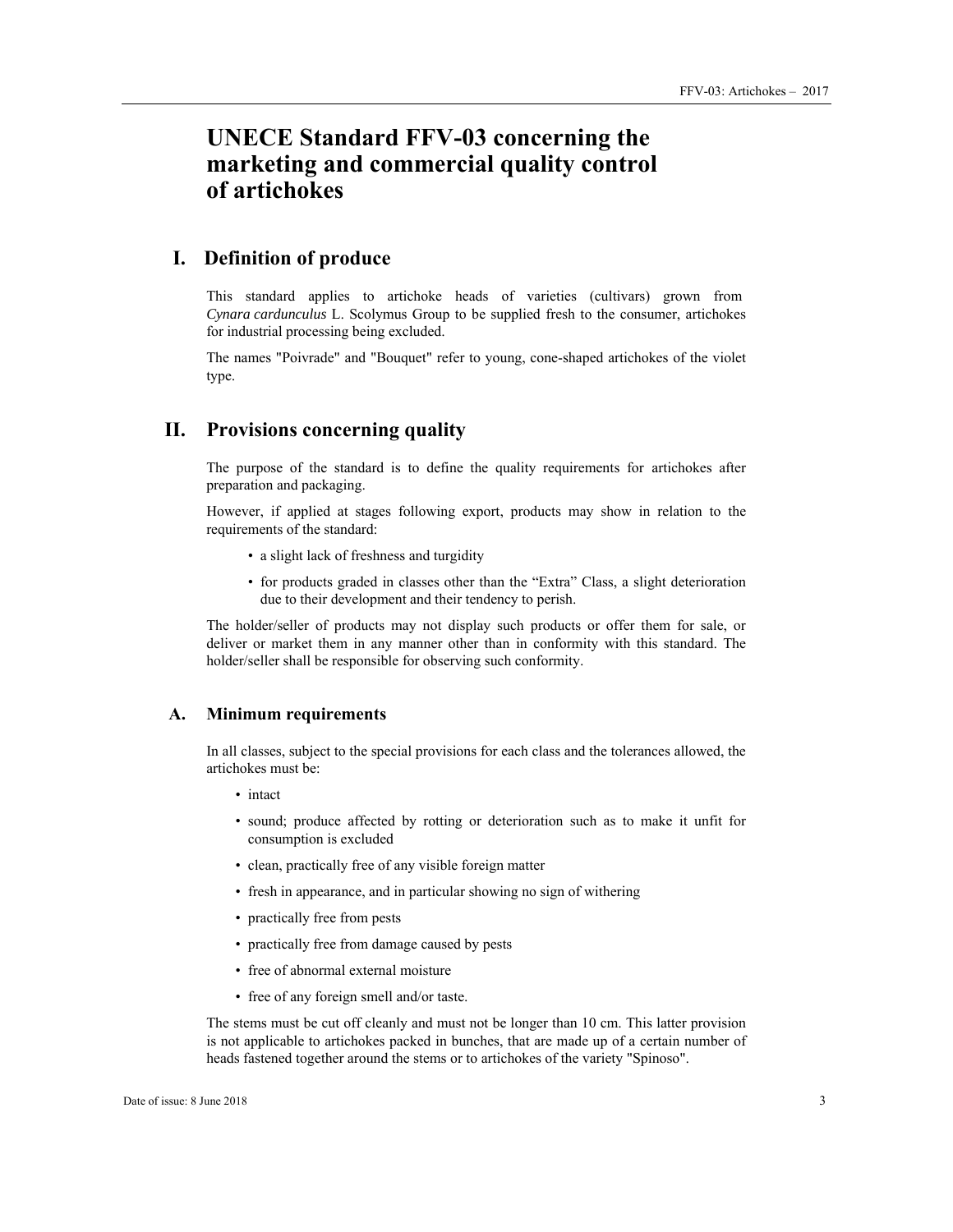The development and condition of the artichokes must be such as to enable them:

- to withstand transportation and handling
- to arrive in satisfactory condition at the place of destination.

## **B. Classification**

Artichokes are classified in three classes, as defined below:

#### **(i) "Extra" Class**

Artichokes in this class must be of superior quality. They must be characteristic of the variety and/or commercial type.

The central bracts must be well closed, in accordance with the variety.

The base must show no incipient woodiness.

They must be free from defects, with the exception of very slight superficial defects, provided these do not affect the general appearance of the produce, the quality, the keeping quality and presentation in the package.

#### **(ii) Class I**

Artichokes in this class must be of good quality. They must be characteristic of the variety and/or commercial type.

The central bracts must be well closed, in accordance with the variety.

The base must show no incipient woodiness.

The following slight defects, however, may be allowed, provided these do not affect the general appearance of the produce, the quality, the keeping quality and presentation in the package:

- a slight defect in shape
- slight skin defects
- slight deterioration due to frost (cracks)
- very slight bruising.

#### **(iii) Class II**

This class includes artichokes that do not qualify for inclusion in the higher classes but satisfy the minimum requirements specified above.

They may be slightly open.

The following defects may be allowed, provided the artichokes retain their essential characteristics as regards the quality, the keeping quality and presentation:

- defects in shape
- skin defects
- deterioration due to frost (slight, partial detachment of the epidermis)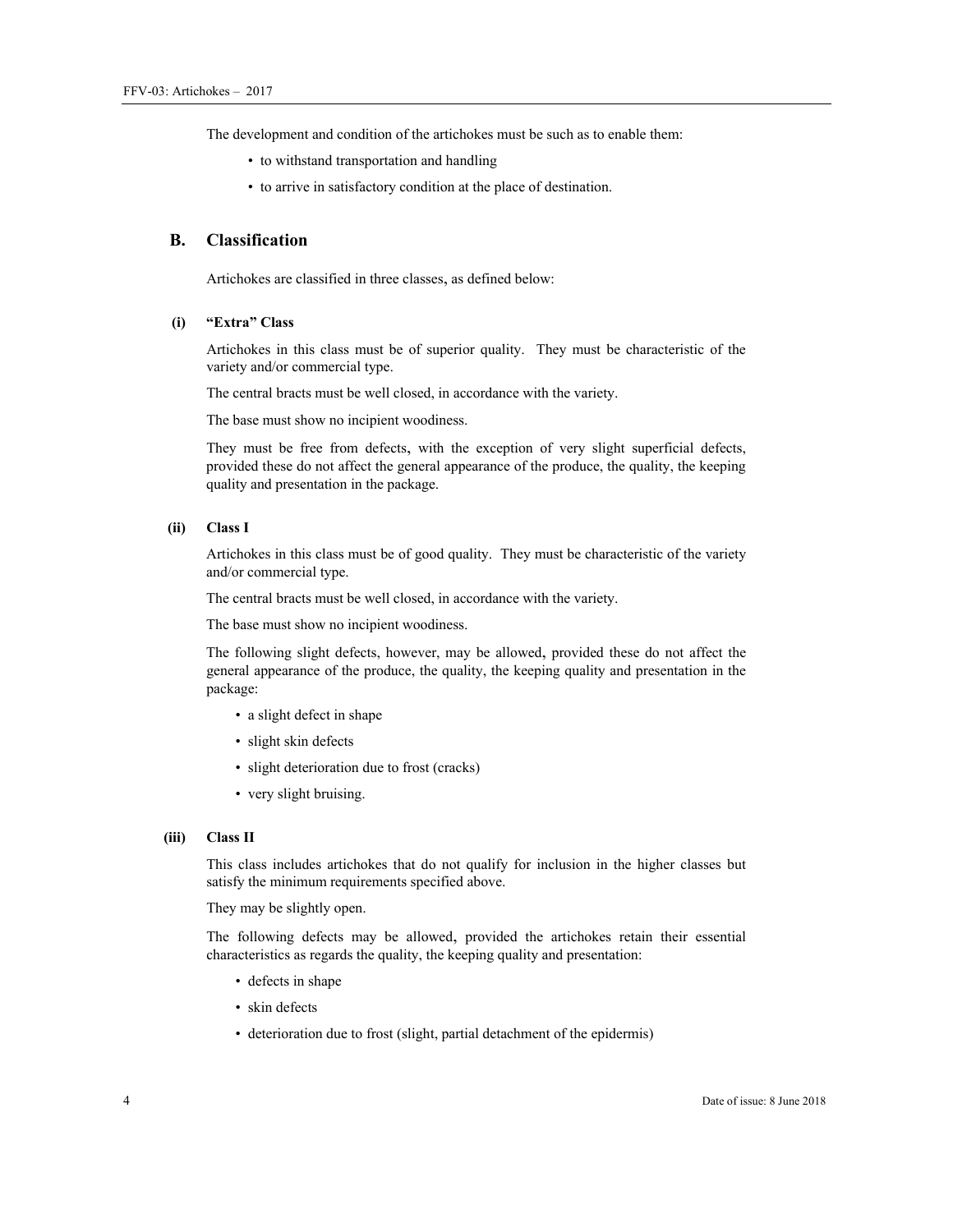- slight bruising
- slight staining on the outer bracts
- incipient woodiness of the base.

## **III. Provisions concerning sizing**

Size is determined by the maximum diameter of the equatorial section of the head.

The minimum size shall be 6 cm.

To ensure uniformity in size, the range in size between produce in the same package shall not exceed:

- 1.5 cm, where the diameter of the smallest artichoke in the package is between 6 cm and up to but excluding 9 cm
- 2 cm, where the diameter of the smallest artichoke in the package is 9 cm or more

In addition, a diameter from 3.5 cm up to but excluding 6 cm is allowed for artichokes of the "Poivrade" and "Bouquet" types.

Uniformity in size is compulsory for the Classes "Extra" and I.

## **IV. Provisions concerning tolerances**

At all marketing stages, tolerances in respect of quality and size shall be allowed in each lot for produce not satisfying the requirements of the class indicated.

#### **A. Quality tolerances**

#### **(i) "Extra" Class**

A total tolerance of 5 per cent, by number or weight, of artichokes not satisfying the requirements of the class but meeting those of Class I is allowed. Within this tolerance not more than 0.5 per cent in total may consist of produce satisfying the requirements of Class II quality.

#### **(ii) Class I**

A total tolerance of 10 per cent, by number or weight, of artichokes not satisfying the requirements of the class, but meeting those of Class II is allowed. Within this tolerance not more than 1 per cent in total may consist of produce satisfying neither the requirements of Class II quality nor the minimum requirements, or of produce affected by decay.

#### **(iii) Class II**

A total tolerance of 10 per cent by number or weight, of artichokes satisfying neither the requirements of the class nor the minimum requirements is allowed. Within this tolerance not more than 2 per cent in total may consist of produce affected by decay.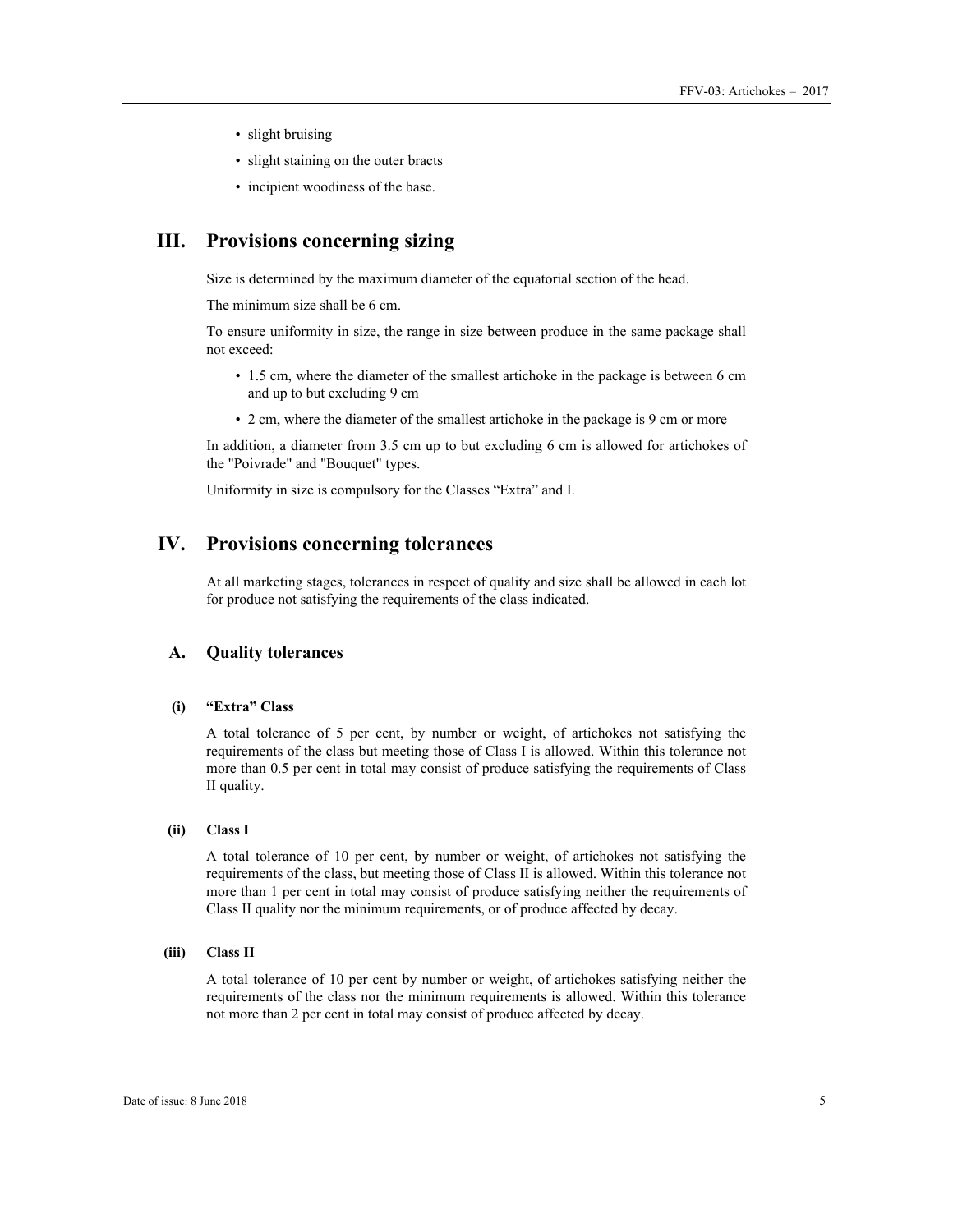#### **B. Size tolerances**

For all classes (if sized): a total tolerance of 10 per cent, by number or weight, of artichokes not satisfying the requirements as regards sizing is allowed provided the artichokes conform to a minimum of 5 cm in diameter.

No size tolerance is allowed for artichokes of the "Poivrade" type or "Bouquet" type.

## **V. Provisions concerning presentation**

### **A. Uniformity**

The contents of each package must be uniform and contain only artichokes of the same origin, variety or commercial type, quality and size (if sized).

The visible part of the contents of the package must be representative of the entire contents.

## **B. Packaging**

The artichokes must be packed in such a way as to protect the produce properly.

The materials used inside the package must be clean and of a quality such as to avoid causing any external or internal damage to the produce. The use of materials, particularly of paper or stamps bearing trade specifications, is allowed, provided the printing or labelling has been done with non-toxic ink or glue.

Stickers individually affixed to the produce shall be such that, when removed, they neither leave visible traces of glue, nor lead to skin defects.

Packages must be free of all foreign matter.

## **VI. Provisions concerning marking**

Each package<sup>1</sup> must bear the following particulars, in letters grouped on the same side, legibly and indelibly marked, and visible from the outside:

#### **A. Identification**

Packer and/or dispatcher/exporter:

Name and physical address (e.g. street/city/region/postal code and, if different from the country of origin, the country) or a code mark officially recognized by the national authority<sup>2</sup> if the country applying such a system is listed in the UNECE database.

 $\overline{a}$ 

<sup>&</sup>lt;sup>1</sup> These marking provisions do not apply to sales packages presented in packages. However, they do apply to sales packages (pre-packages) presented individually. 2

<sup>&</sup>lt;sup>2</sup> The national legislation of a number of countries requires the explicit declaration of the name and address. However, in the case where a code mark is used, the reference "packer and/or dispatcher (or